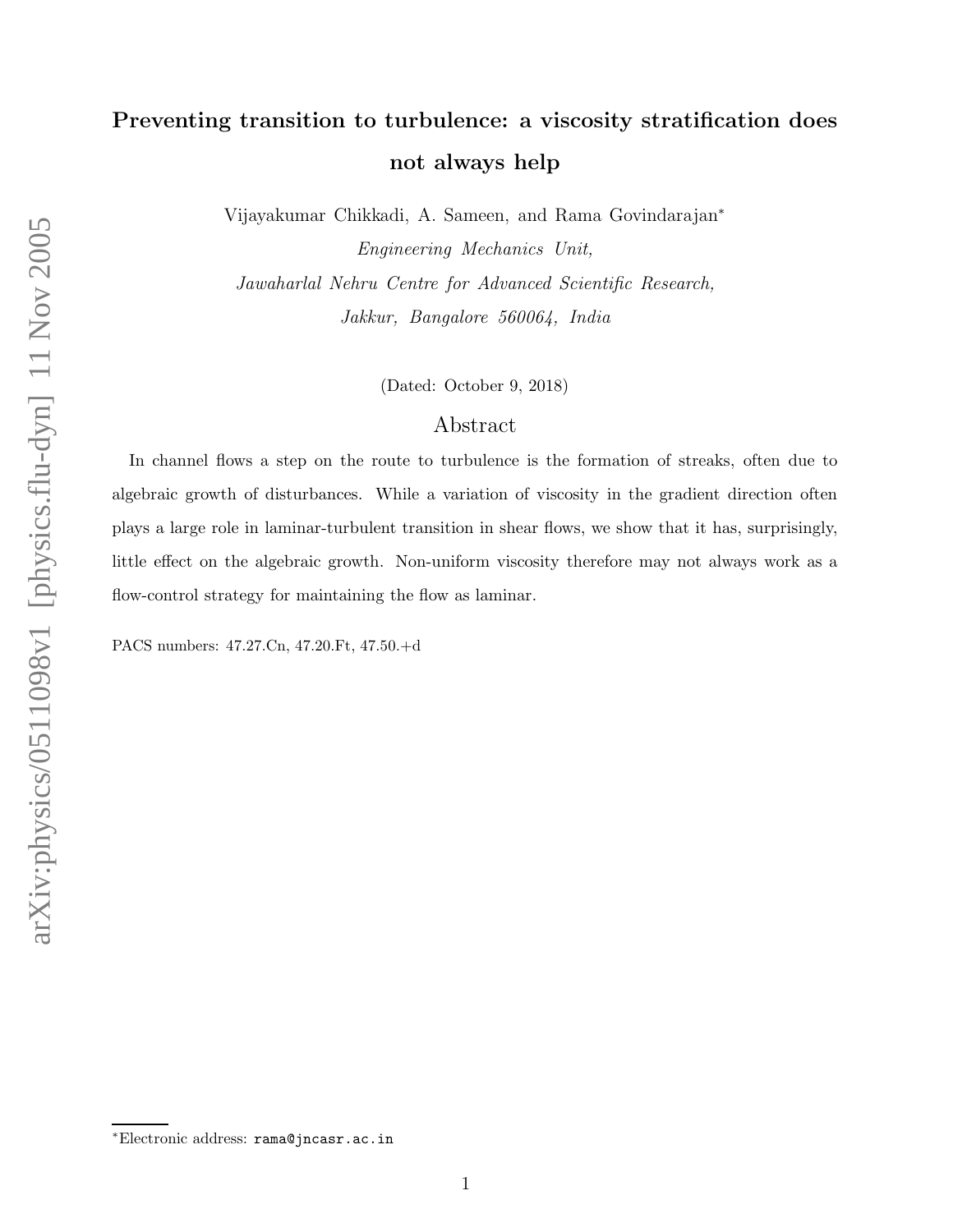In many flow applications, preventing laminar flow from undergoing a transition to turbulence is highly desirable. One of the most popular methods has been to employ a stratification of viscosity in the direction normal to the wall. A reduction of near-wall viscosity by the addition of shear-thinning substances, or by heating/ cooling the walls, can have a large stabilising effect on the *linear* disturbance modes in a laminar flow  $[1-4]$ . However, in internal shear flows such as those through pipes and channels [5, 6], the flow becomes turbulent while it is still linearly stable. For example, the laminar flow through a two-dimensional channel is linearly stable upto a critical Reynolds number  $Re_{cr}$ , based on channel half-width and centerline velocity, of 5772. If the channel as well as the incoming flow are specially designed to be extremely quiet, the flow can be kept laminar beyond the critical Reynolds number for linear instability, as Nishioka *et al.*[7] demonstrated. However, in a typical channel, in the absence of such special care, transition to turbulence occurs at Re ∼ 1000. The formation of streamwise streaks is usually one of the first steps towards turbulence [8, 9]. At low levels of external disturbance, these streaks initially form due to the algebraic growth of disturbances [10–13]. A nonlinear process then makes it possible for the streaks to sustain themselves. (At higher noise levels streak formation could itself be nonlinear.) If we are to control the flow, i.e., keep it laminar, by imposing a viscosity stratification, we must first know what it does to the initial departure from a laminar flow towards a turbulent state, i.e. to streak formation. Rather unexpectedly, we find here that it has very little effect on the algebraic growth mechanism. The effect on nonlinear processes in transition, such as the self-sustenance of streaks needs to be investigated in future. On the other hand, fully developed turbulence, especially the problem of drag reduction due to polymers, has been investigated by many.

We study the symmetric flow through a channel of (i) shear-thinning fluids with negligible visco-elasticity, such as dispersions, concentrated colloidal suspensions and carboxymethyl cellulose, and (ii) two miscible fluids of equal densities but different viscosities. Here, fluid 1 flows in the region  $-p < y < p$  where the walls are at  $y = \pm 1$ . Fluid 2 flows in  $|y| \ge p+q$ , with a thin mixed layer of thickness  $q$  between the two where viscosity varies from  $\mu_1$  at  $p$ to  $m\mu_1$  at  $p+q$ . For the purpose of isolating the effect of viscosity variation, and to make a better comparison with case (i), we have not included the effect of diffusivity in case (ii). We note that this work does not give a firm answer on the complex effect of polymers, but we are able to state firmly that a stratification of viscosity alone does not affect transient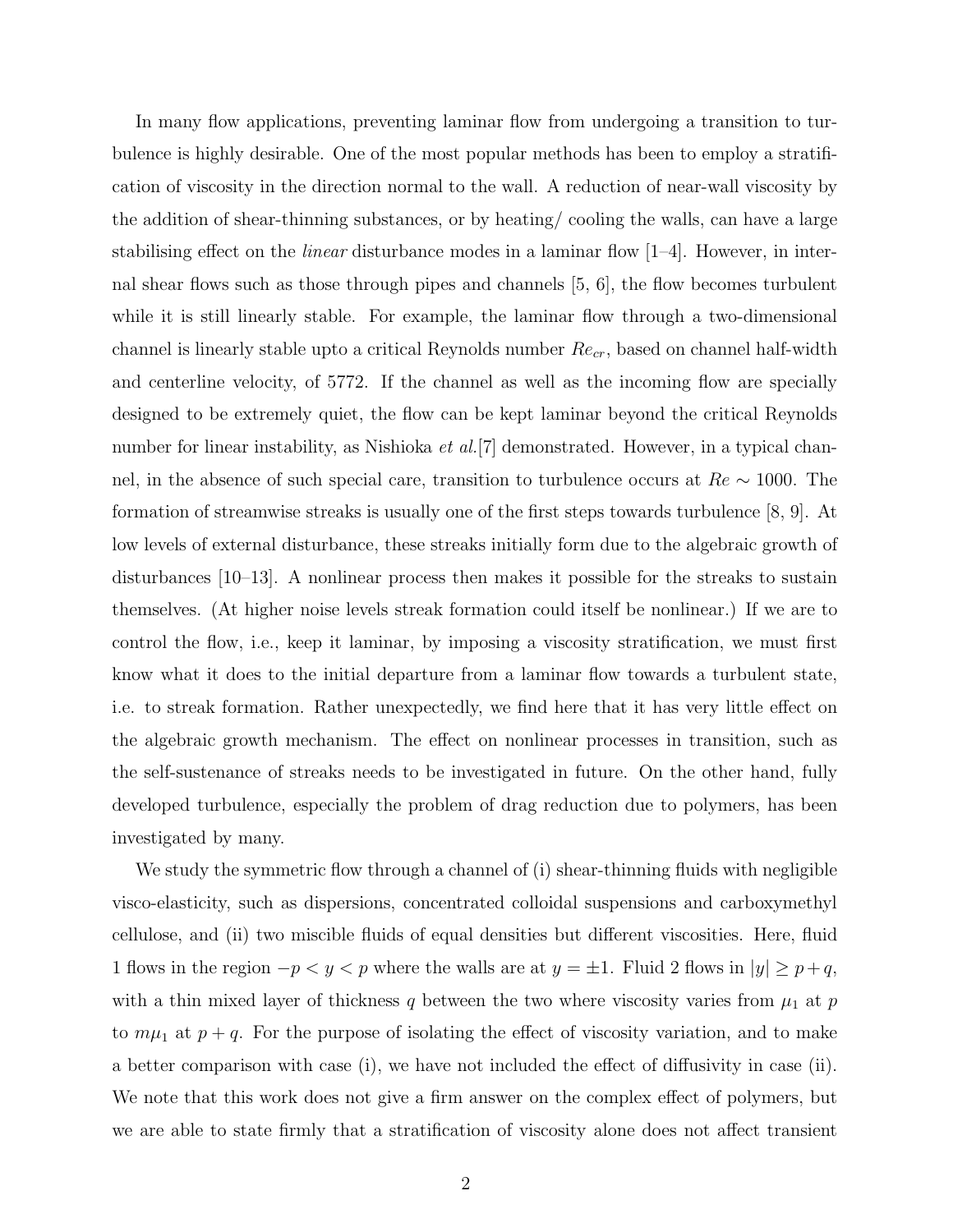

FIG. 1: Velocity (left) and its second derivative (right) profiles at  $n = 0.5$  and different values of λ.

growth. Incidentally, with the exception of [14], who had a completely different objective, there is no computation to our knowledge of transient growth with varying viscosity.

The stability operator is non-orthogonal, which enables linearly stable eigenmodes to grow algebraically to give high levels of transient growth. If no other process intervened, these would eventually decay, but nonlinearity takes over when sufficient amplitudes are attained. We begin by obtaining linear eigenmodes, as already done for case (ii) in [3]. Case (i) is described below, and affords no surprise, i.e., a shear-thinning viscosity stabilises linear perturbations. The basic flow velocity is  $u = U(y)$ ,  $v = w = 0$  in the streamwise  $(x)$ , normal to the wall  $(y)$  and spanwise  $(z)$  directions respectively. The apparent viscosity of shear-thinning fluids is a function of the scalar invariants of the shear rate  $\dot{\gamma}$ . The Carreau model [15],

$$
\frac{\mu - \mu_{\infty}}{\mu_0 - \mu_{\infty}} = \left[1 + (\lambda \dot{\gamma})^2\right]^{\frac{(n-1)}{2}}
$$
\n(1)

where  $\mu_0$  and  $\mu_\infty$  are the viscosities at zero and infinite shear rate respectively,  $\lambda$  is the time constant of the fluid and  $n$  is the shear-thinning index, is known to be a good representation of the viscosity,  $n = 1$  or  $\lambda = 0$  correspond to a Newtonian fluid. The mean velocity profile is obtained from the steady x-momentum equation, given in non-dimensional form by

$$
-P + \frac{d}{dy}(\mu \frac{dU}{dy}) = 0 \quad \text{where} \quad P \equiv Re \frac{dp}{dx} \tag{2}
$$

The primes denote differentiation with respect to y, and  $\mu$  is scaled by  $\mu_0$ . The Reynolds number is based on viscosity averaged across the channel. Fig. 1 shows the velocity and its second derivatives with respect to y. Sample basic profiles for the two-fluid case are given in Fig. 2, details are available in [16].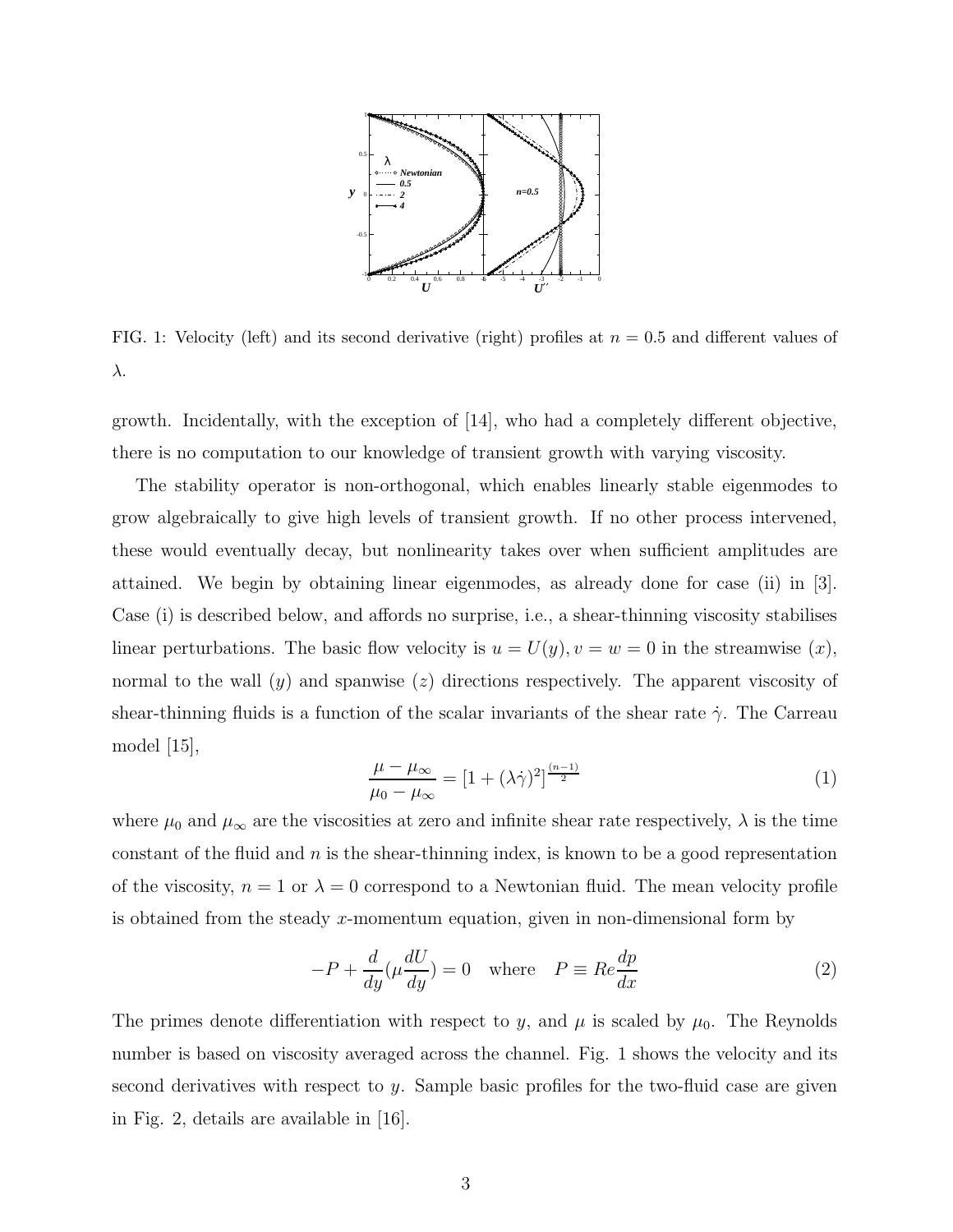

FIG. 2: The velocity and the viscosity profiles for the two-fluid case [16]. The second derivative of velocity is also shown. Solid lines: two fluids,  $m = 0.9$ ; dashed lines: single fluid. The vertical lines show the extent of the mixed region.

Three-dimensional linear perturbations in the velocity, in normal mode form, e.g.,

$$
(\hat{v}, \hat{\eta})(x, y, z, t) = (v, \eta)(y) \exp{i(\alpha x + \beta z - \omega t)},
$$
\n(3)

where  $\alpha$  and  $\beta$  are their streamwise and spanwise wavenumbers respectively and  $\omega$  is their frequency, satisfy the Orr-Sommerfeld and Squire's equations [11], which are modified here to include the effects of non-constant viscosity. The result is an eigenvalue problem described by

$$
i\omega \begin{pmatrix} k^2 - D^2 & 0 \\ 0 & 1 \end{pmatrix} \begin{pmatrix} v \\ \eta \end{pmatrix} = \begin{pmatrix} \mathcal{L}_{os} & 0 \\ i\beta DU & \mathcal{L}_{sq} \end{pmatrix} \begin{pmatrix} v \\ \eta \end{pmatrix}
$$
 (4)

where the modified Orr-Sommerfeld and Squire operators are given respectively by

$$
\mathcal{L}_{os} = i\alpha [U(k^2 - D^2) + U''] + \frac{1}{Re} [\mu(k^2 - D^2)^2 + 2\mu' D^3 + \mu'' D^2 - 2k^2 \mu' D + k^2 \mu''],
$$
\n(5)

$$
\mathcal{L}_{sq} = i\alpha U + \frac{1}{Re} \left[ \mu (k^2 - D^2) + \mu' D \right],\tag{6}
$$

$$
k^2 = \alpha^2 + \beta^2,\tag{7}
$$

 $D \equiv d/dy$  and  $\eta$  is the normal vorticity of the disturbance. Equation (4) along with boundary conditions  $v = Dv = \eta = 0$  at  $y = \pm 1$  is solved using a Chebyshev collocation spectral method. The number of collocation points was taken to be 81. On using 161 collocation points, the growth rates changed only in the sixth significant decimal place in the worst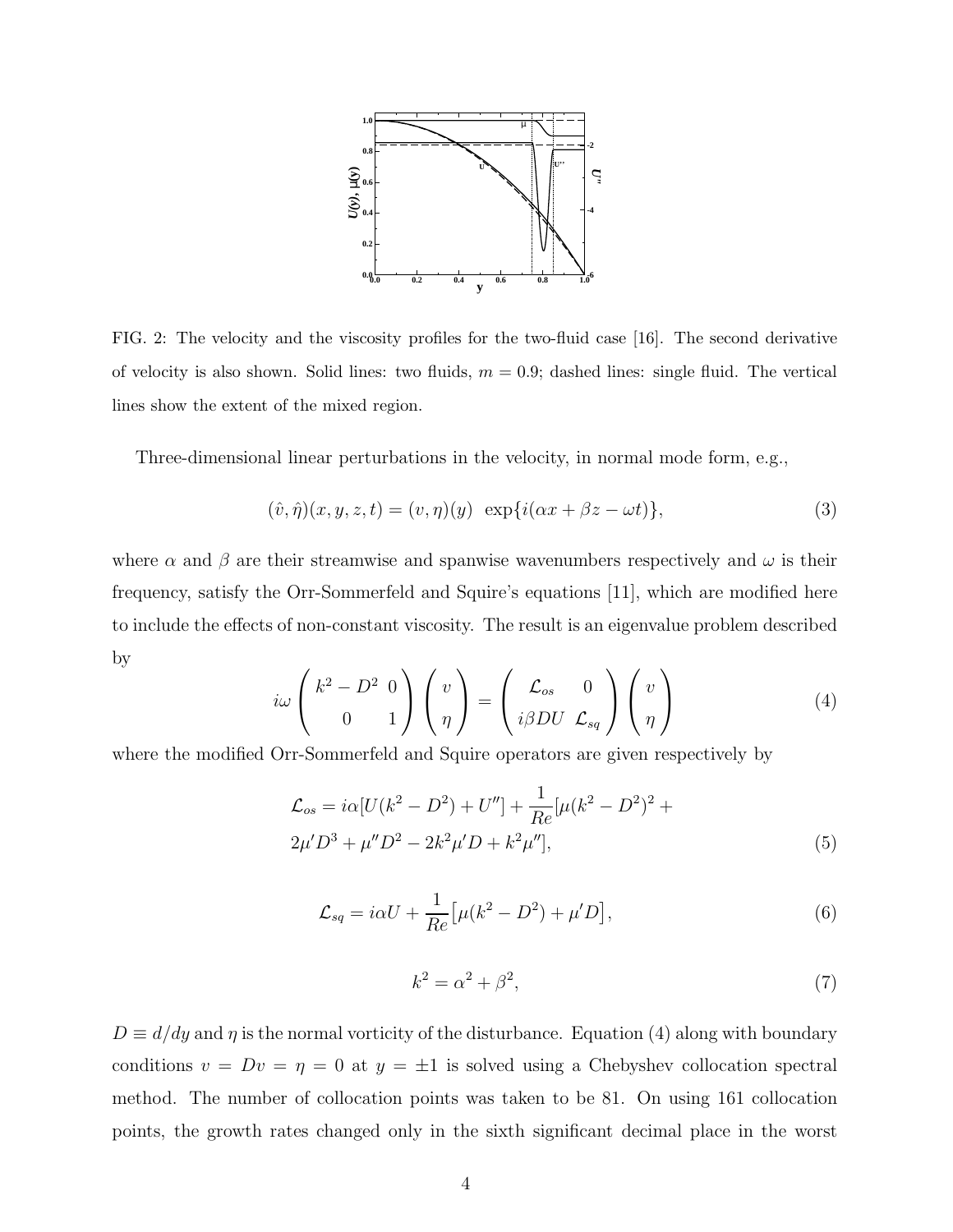

FIG. 3: Variation of the critical Reynolds number of a shear-thinning fluid, with  $\lambda$ , at  $n=0.5$ , 0.7 and 0.9,  $\beta = 0$ .

case. The difference in individual eigenvalues was much smaller. For specified Re,  $\alpha$  and  $\beta$ , the imaginary part of the frequency gives the exponential decay rate.

The effect of shear-thinning viscosity on the linear instability is shown in Fig. 3, it is evident that shear-thinning stabilises the flow. The increase in the critical Reynolds number for instability  $(Re_{cr})$  can be a factor of 3 over that for a Newtonian fluid. For inviscid flow [17] a necessary and sufficient condition for flow instability is the existence of an inflexion point in the mean velocity profile. In a finite Reynolds number flow no such theorem exists, but it is normally the case that a flow stabilisation results when the velocity profile becomes fuller, i.e., goes further away from containing a point of inflexion. The second derivatives of the velocity in Fig. 1 indicate that the observed effect is the expected one. The effect on linear stability was seen [3, 16] to be much more dramatic in the case of two-fluid flow, when the viscosity-stratified layer overlapped the production layer of disturbance kinetic energy. The critical Reynolds number can be higher by an order of magnitude. In the light of this, it is surprising that the dominant algebraic growth of disturbances is unmoved by the viscosity stratification.

For studying transient growth, the disturbance equation (4) is viewed as an initial value problem:

$$
\frac{\partial}{\partial t} \begin{bmatrix} v \\ \eta \end{bmatrix} = \mathbf{M}^{-1} \mathbf{L} \begin{bmatrix} v \\ \eta \end{bmatrix}
$$
 (8)

$$
\mathbf{M} = \begin{bmatrix} -D^2 + k^2 & 0 \\ 0 & 1 \end{bmatrix} \quad \mathbf{L} = \begin{bmatrix} \mathcal{L}_{os} & 0 \\ -i\beta U' & \mathcal{L}_{sq} \end{bmatrix}
$$
(9)

where  $\mathcal{L}_{os}$  and  $\mathcal{L}_{sq}$  are defined by equations (5) & (6). We choose to monitor the growth of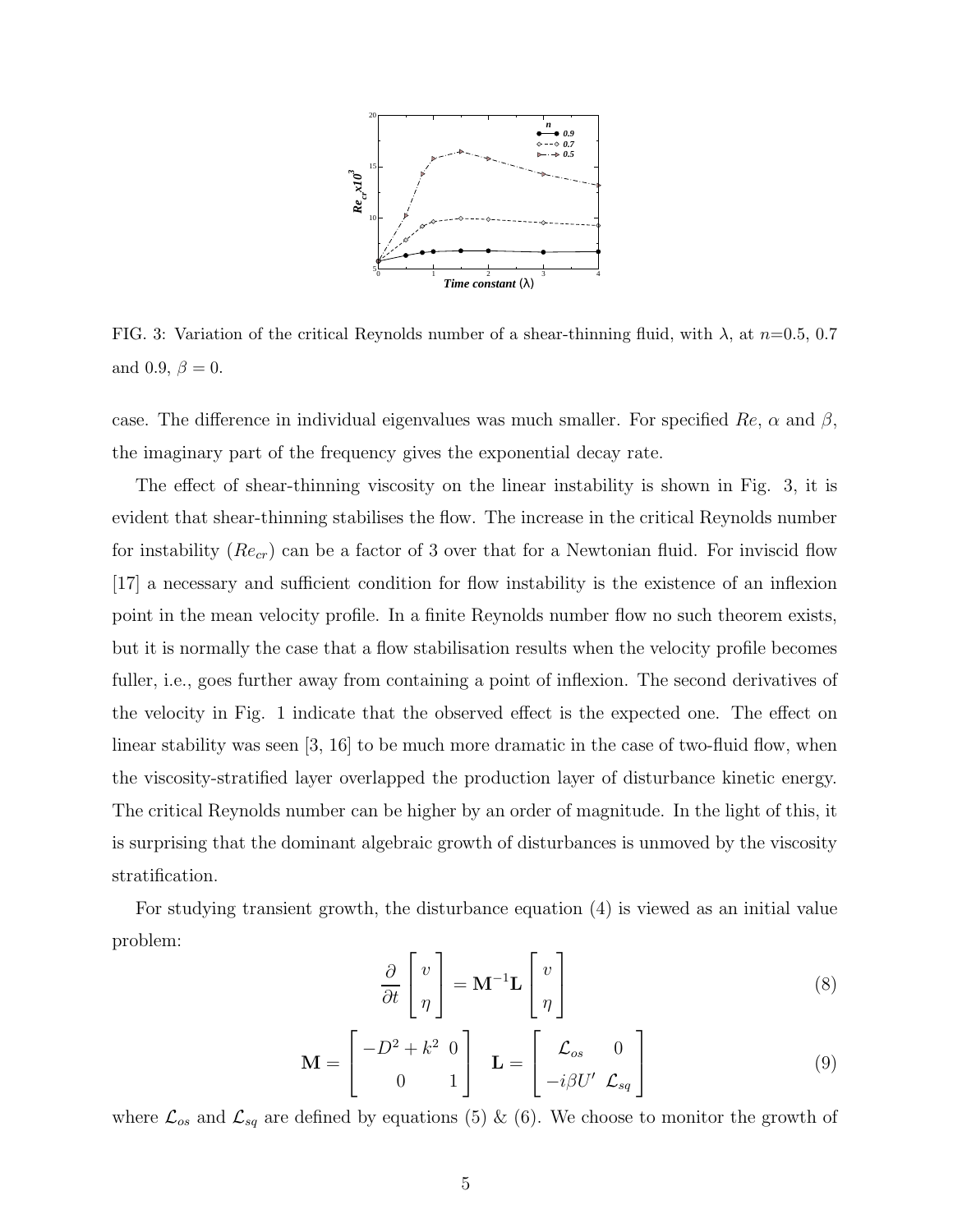the disturbance kinetic energy, given by

$$
E_t = \frac{1}{2} \int_{-1}^{+1} (|Dv|^2 + k^2 |v|^2 + |\eta|^2) dy.
$$
 (10)

The total kinetic energy of the perturbation can be found by integrating equation (10) at a given time over the  $\alpha - \beta$  plane. The amplitude of disturbance kinetic energy at a given time depends, of course, on the initial amplitudes of various modes. Here, G is scaled by its initial value. For a given viscosity stratification, equation (11) gives the maximum possible amplitude G at any instant of time, optimised for each instant of time, over all initial conditions:

$$
G(t|\alpha, \beta, R) \equiv G(t) = \max \frac{E(t|\alpha, \beta, R)}{E(0, \alpha, \beta, R)}.
$$
\n(11)

The optimisation method followed here is outlined in [11]. The maximum of G over time is denoted as  $G_{max}$ , which is shown in Fig. 4. It is seen that a variation of viscosity does not make much difference to the transient growth of disturbances of this wavelength. The maximum energy contour for two-fluid flow,  $m = 0.9$ , is shown in Fig. 5. The corresponding contour for a single Newtonian fluid is available in [11]. There is very little change anywhere in the  $\alpha - \beta$  due to viscosity variation. A similar conclusion was reached about the effect of shear-thinning. It is known [10, 11] that in the channel flow of a Newtonian fluid, a streamwise vortex, with  $\alpha = 0$  and  $\beta \simeq 2$ , is the optimal disturbance, i.e., gives the highest  $G_{max}$ . As seen in Fig. 5, we find the same to be true of viscosity-stratified flow. The optimal disturbance is in the form of rolls, as shown in Fig. 6. We now choose these disturbances, that remain constant in the streamwise direction, and quantify the effect of a varying viscosity in Fig. 7. We see that there is at most a 15% change, for cases where the linear stability changed by a factor of 3 (shear-thinning fluid) and by an order of magnitude (two-fluid). In particular, when  $m = 0.9$  in (b), the change is only about 1\%, whereas linear stability changes by an order of magnitude. It is apparent that viscosity stratification is not effective in suppressing the growth of optimal disturbances.

This result is counter-intuitive, especially given the major stabilisation achieved by the linear modes, and a pre-conditioning to expect stabilisation from a fuller velocity profile. Our attempts to provide a complete mathematical explanation have not been successful so far. We offer a partial explanation based on the observation that the largest growing transients are those that do not vary in the downstream direction, i.e., modes with  $\alpha = 0$ . Out of the terms containing derivatives of the viscosity in equation (12) it can be verified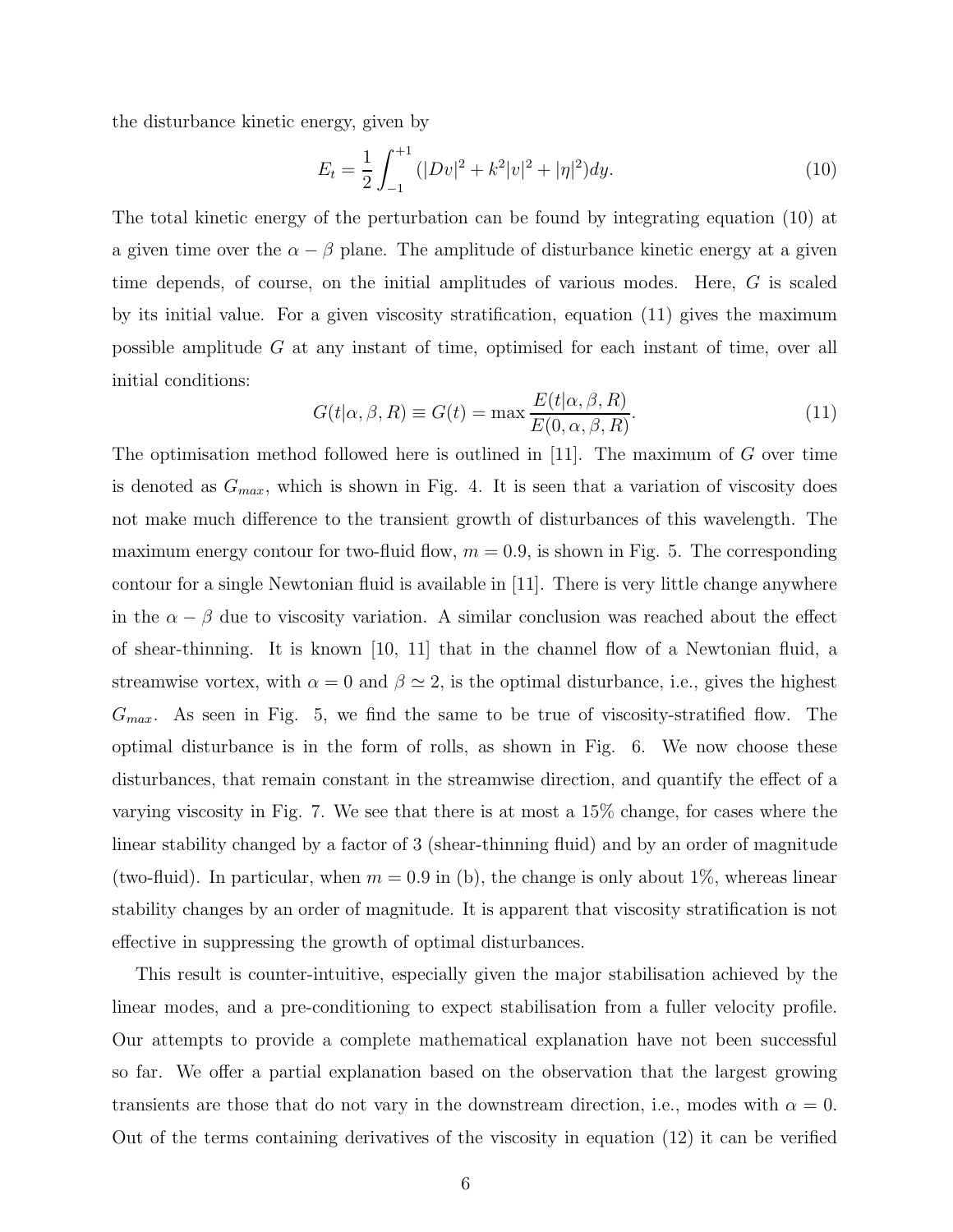

FIG. 4: Energy amplification  $G(t)$  of Newtonian (solid line), shear-thinning fluid (filled circle) and two-fluid flow (dash line) at  $Re = 1000$ ,  $\alpha = 0.0$ ,  $\beta = 2.05$ 



FIG. 5: Contours of the maximum over time of optimal disturbance  $G_{max}$  for two-fluid flow. The viscosity ratio is  $m=0.9$ ,  $p=0.85$ ,  $q=0.1$  and  $Re=1000$ . The number mentioned on the contours is the value of  $G_{max}$ . The figure is very similar to that for a single Newtonian fluid in [11].

numerically that the only term which contributes any noticeable effect is that containing  $U''$ . Note that  $U''$  may be written as

$$
U'' = -\frac{P}{\mu} + \frac{Py}{\mu^2} \frac{d\mu}{dy}.\tag{12}
$$

At  $\alpha = 0$  the term containing U'' does not appear in equation (5), and so the major effect of viscosity stratification is absent in the case of growth of optimal disturbances. The reduced



FIG. 6: Optimal disturbances at  $\alpha = 0.0$ ,  $\beta = 2.05$ ,  $Re = 1000$ . (a) Newtonian fluid; (b) Shearthinning fluid,  $n = 0.5$ ,  $\lambda = 2.0$ .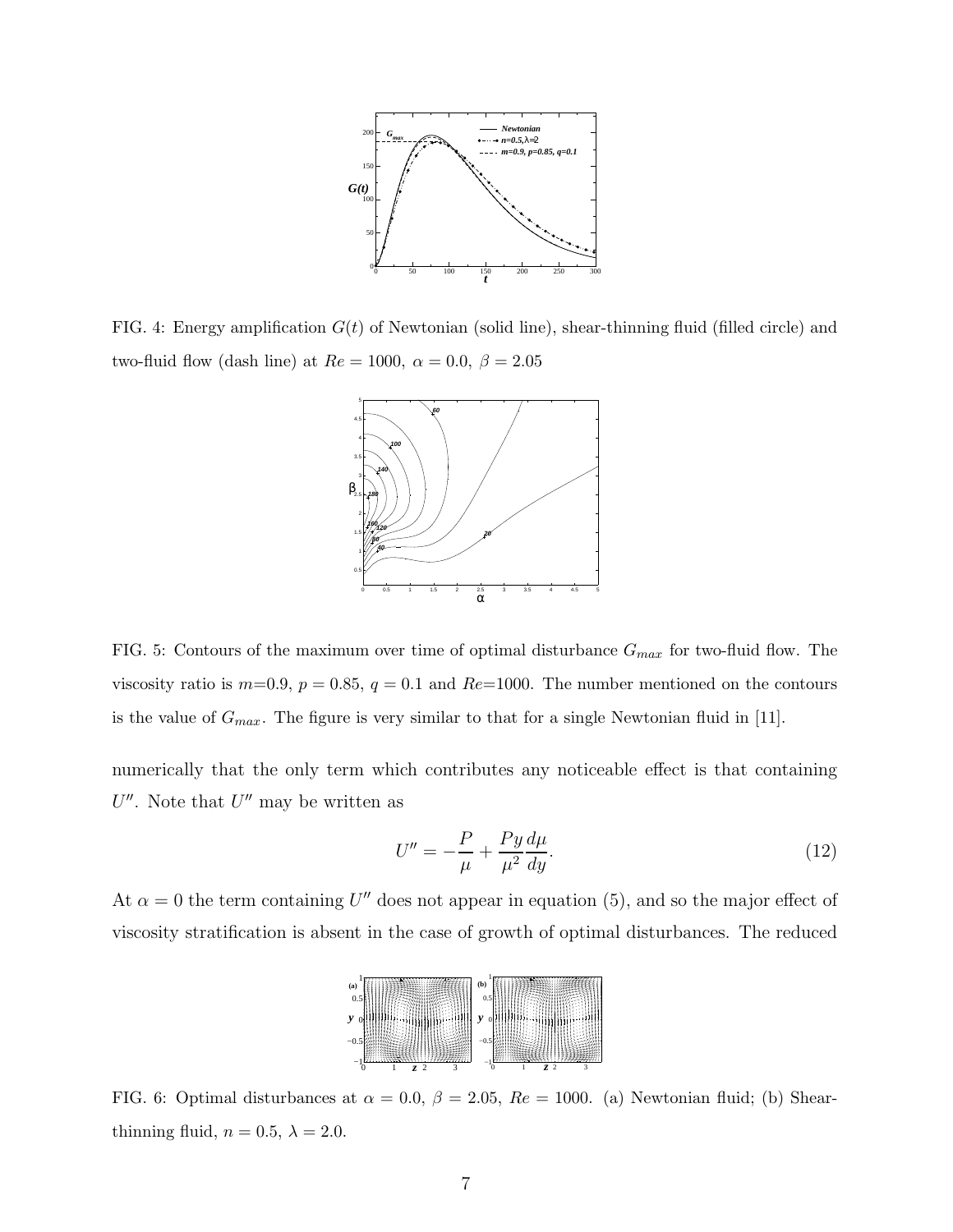

FIG. 7: Growth of streamwise-independent  $(\alpha=0)$  disturbances at  $Re=1000$ ,  $\beta=2.05$ . (a) Non-Newtonian fluid, with different levels of shear-thinning. (b) Two-fluid flow,  $m$  is the ratio of outer to inner fluid viscosity.  $G_{max}$  for a single Newtonian fluid is  $\sim 196$ .

problem has been solved, and it has been verified that the eigenvalues and eigenfunctions are practically unchanged by viscosity stratification. This fact is evident from Fig. 6 as well.

A viscosity reduction near the wall is usually associated with stabilisation and with drag reduction. We conclude however, that while the linear modes are indeed significantly stabilised, the transient growth of disturbances, including that of streamwise vortices, is practically unaffected. Flow control using a stratification of viscosity is unlikely to work in this case, at least in suppressing the first deviation from a laminar state.

Acknowledgements: We thank Prof. Dan Henningson for discussions.

- [1] C. S. Yih, J. Fluid Mech. 27, 337 (1967).
- [2] D. P. Wall and S. K. Wilson, J. Fluid Mech 323, 107 (1996).
- [3] B. T. Ranganathan and R. Govindarajan, Phys. Fluids. 13(1), 1 (2001).
- [4] A. Pinarbasi and C. Ozalp, Int. Comm. Heat Mass Transfer 28(3), 369 (2001).
- [5] H. Faisst and B. Eckhardt, Phys. Rev. Lett. 91, 224502 (2003).
- [6] B. Hof, A. Juel, and T. Mullin, Phys. Rev. Lett. 91, 244502 (2003).
- [7] M. Nishioka, S. Iida, and Y. Ichikawa, J. Fluid Mech. 72, 731 (1975).
- [8] B. G. B. Klingmann, J. Fluid Mech. 240, 167 (1992).
- [9] B. Hof, C. W. H. van Doorne, J. Westerweel, F. T. M. Nieuwstadt, H. Faisst, B. Eckhardt, H. Wedin, R. R. Kerswell, and F. Waleffe, Science 305, 1594 (2004).
- [10] K. M. Butler and B. F. Farrell, Phys. Fluids 4(8), 1637 (1992).